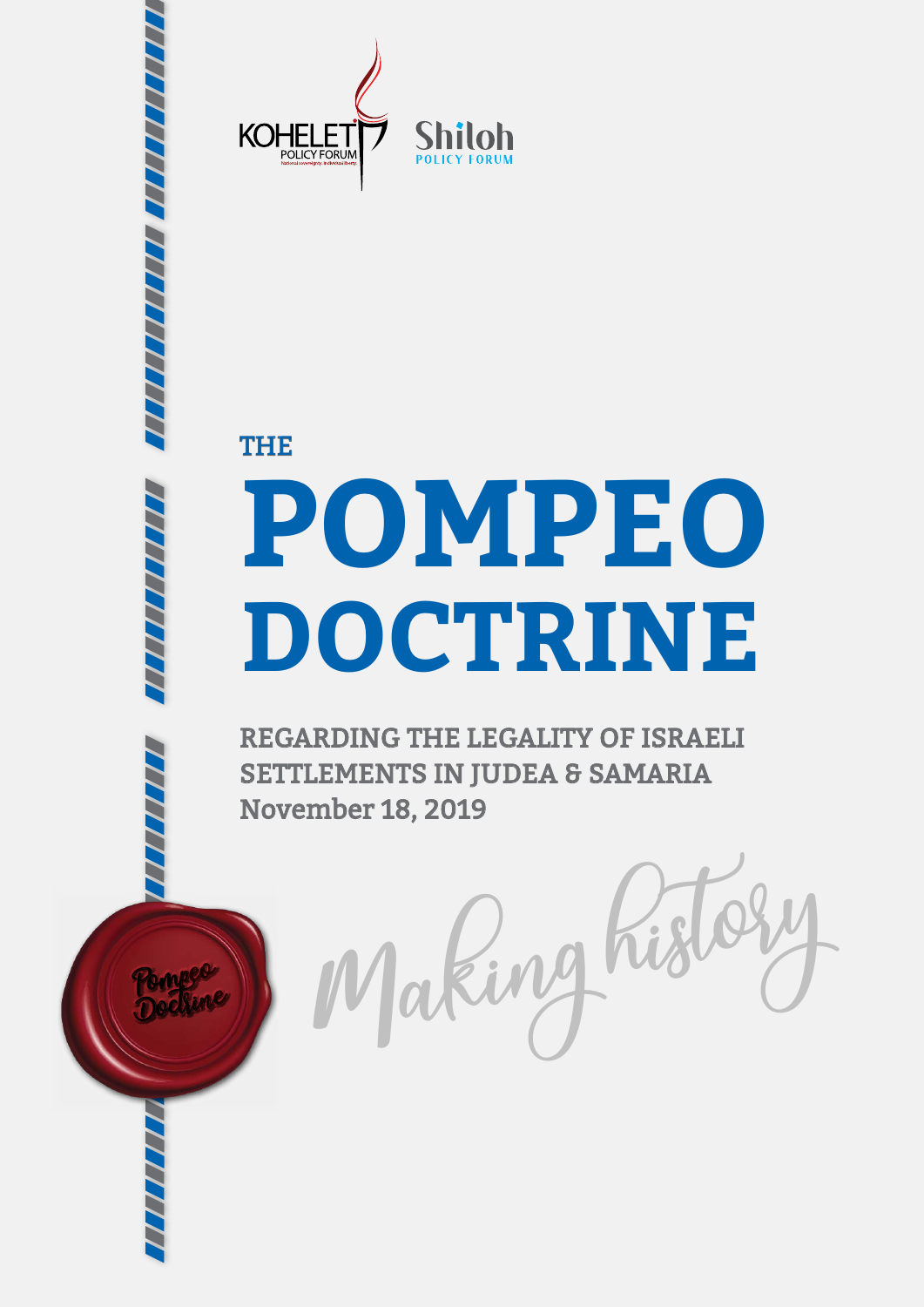All rights reserved to **Kohelet Policy Forum** and **Shiloh Policy Forum** Jerusalem, January 2020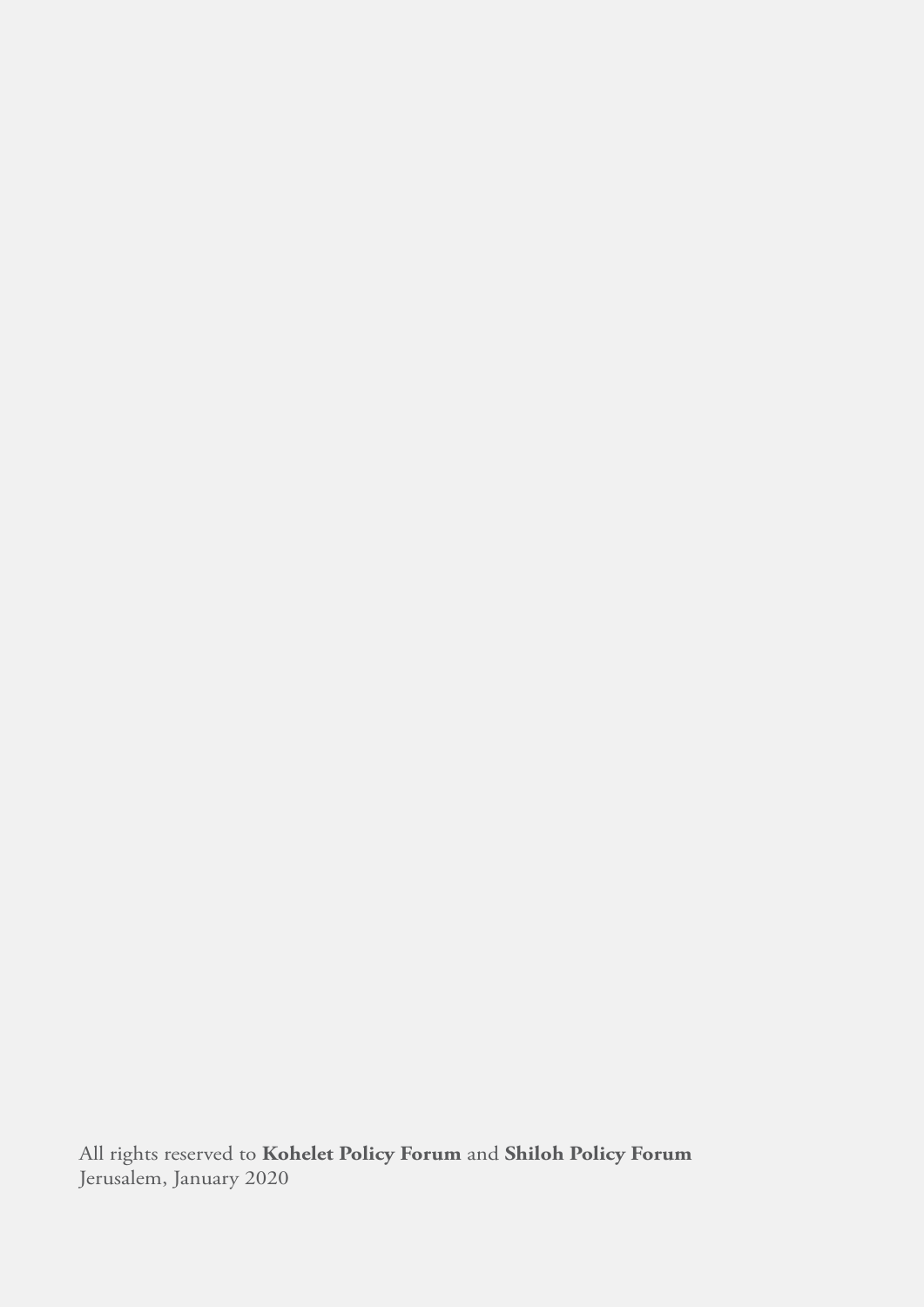**1** U.S. Secretary of State Mike Pompeo's Declaration on the Legality of Jewish Settlements

2 Secretary Pompeo's Response to Critics

**3** Legal Background on Israeli Settlements

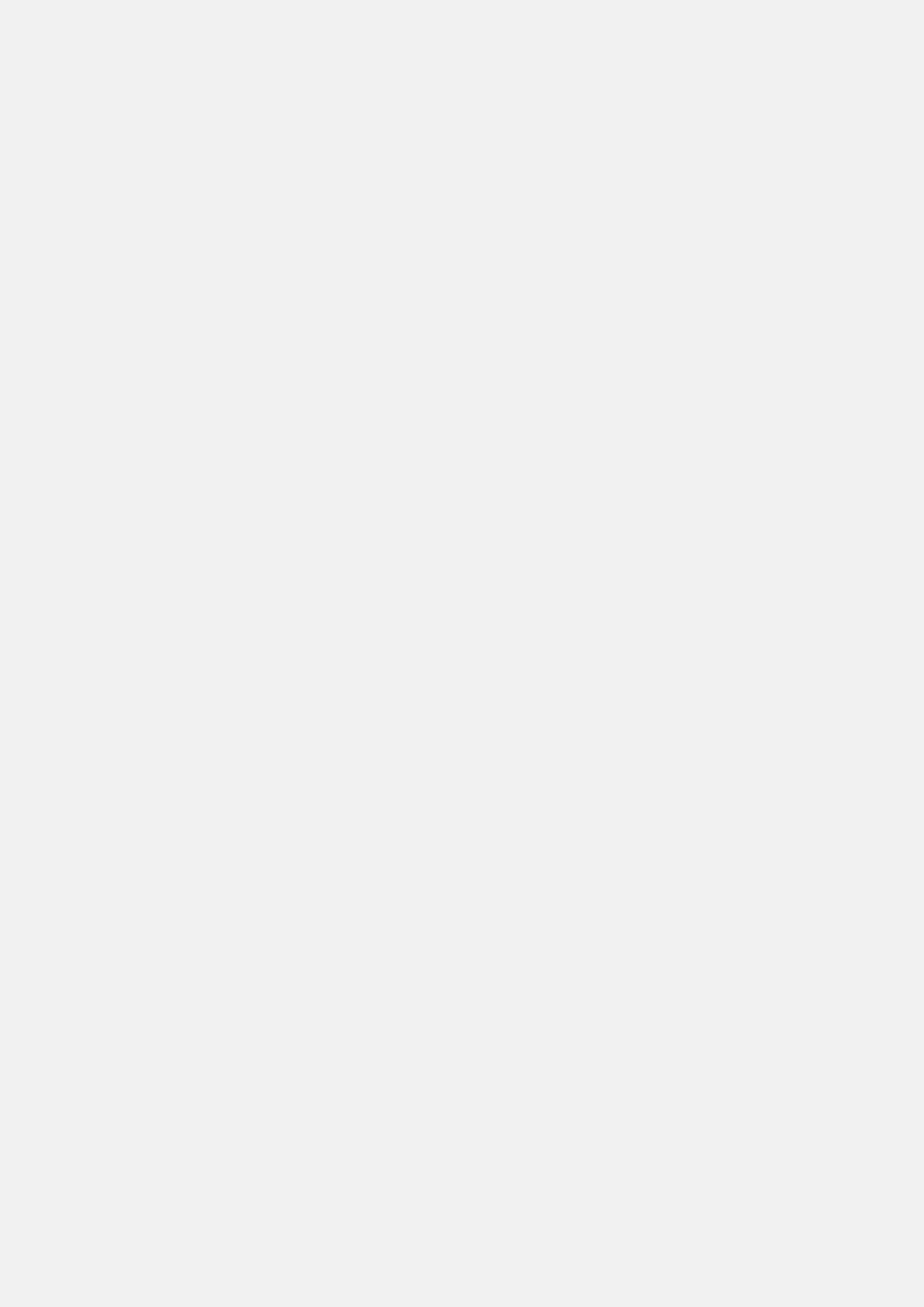## **1.** U.S. Secretary of State Mike Pompeo's Declaration on the Legality of Jewish Settlements

**November 18, 2019**

**"** administration's approach towards Israeli settlements. Turning now to Israel, the Trump administration is reversing the Obama

US public statements on settlement activities in the West Bank have been inconsistent over decades. In 1978, the Carter administration categorically concluded that Israel's establishment of civilian settlements was inconsistent with international law. However, in 1981, President Reagan disagreed with that conclusion and stated that he didn't believe that the settlements were inherently illegal.

Subsequent administrations recognized that unrestrained settlement activity could be an obstacle to peace, but they wisely and prudently recognized that dwelling on legal positions didn't advance peace. However, in December 2016, at the very end of the previous administration, Secretary Kerry changed decades of this careful, bipartisan approach by publicly reaffirming the supposed illegality of settlements.

After carefully studying all sides of the legal debate, this administration agrees with President Reagan. The establishment of Israeli civilian settlements in the West Bank is not per se inconsistent with international law.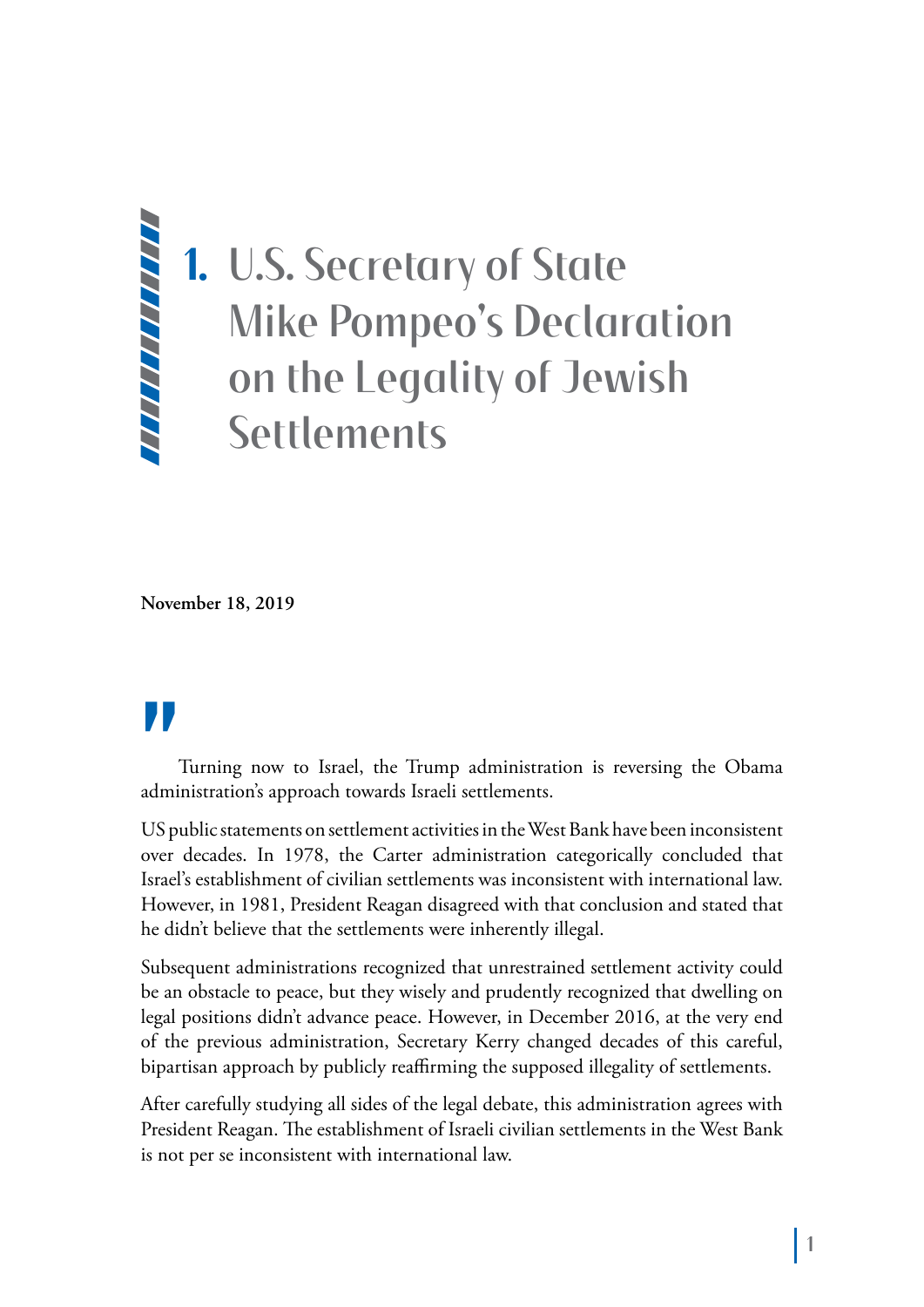I want to emphasize several important considerations.

First, look, we recognize that, as Israeli courts have, the legal conclusions relating to individual settlements must depend on an assessment of specific facts and circumstances on the ground. Therefore, the United States Government is expressing no view on the legal status of any individual settlement.

The Israeli legal system affords an opportunity to challenge settlement activity and assess humanitarian considerations connected to it. Israeli courts have confirmed the legality of certain settlement activities and has concluded that others cannot be legally sustained.

Second, we are not addressing or prejudging the ultimate status of the West Bank. This is for the Israelis and the Palestinians to negotiate. International law does not compel a particular outcome, nor create any legal obstacle to a negotiated resolution.

Third, the conclusion that we will no longer recognize Israeli settlements as per se inconsistent with international law is based on the unique facts, history, and circumstances presented by the establishment of civilian settlements in the West Bank. Our decision today does not prejudice or decide legal conclusions regarding situations in any other parts of the world.

And finally, finally, calling the establishment of civilian settlements inconsistent with international law hasn't worked. It hasn't advanced the cause of peace.

The hard truth is there will never be a judicial resolution to the conflict, and arguments about who is right and wrong as a matter of international law will not bring peace. This is a complex political problem that can only be solved by negotiations between the Israelis and the Palestinians.

The United States remains deeply committed to helping facilitate peace, and I will do everything I can to help this cause. The United States encourages the Israelis and the Palestinians to resolve the status of Israeli settlements in the West Bank in any final status negotiations.

And further, we encourage both sides to find a solution that promotes, protects the security and welfare of Palestinians and Israelis alike.

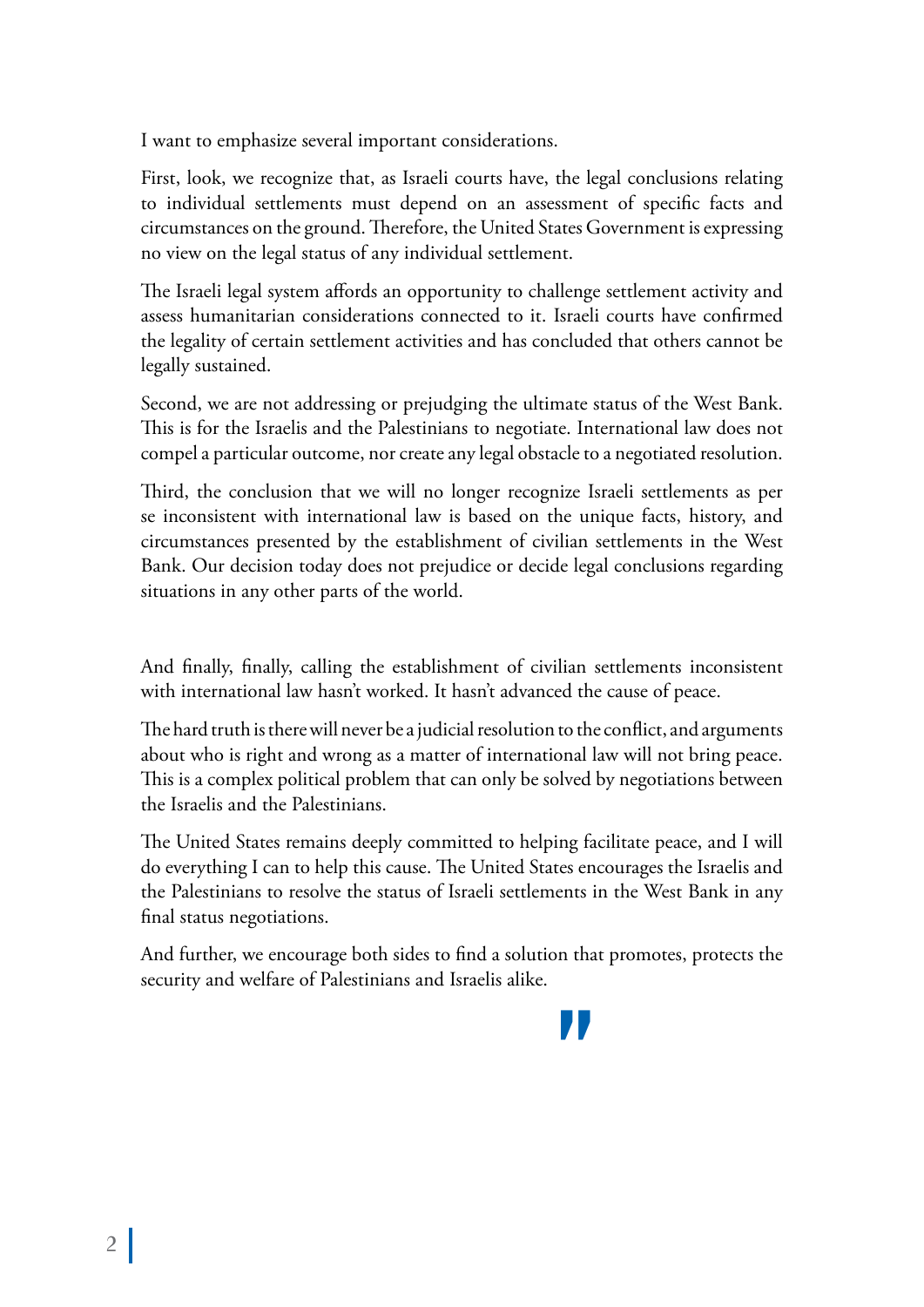## **2.** Secretary Pompeo's Response to Critics

#### THE SECRETARY OF STATE WASHINGTON

The Honorable Andy Levin House of Representatives Washington, DC 20515

Dear Mr. Levin:

I am in receipt of your letter of November 21 in which you criticize the State Department's determination that the establishment of Israeli civilian settlements in the West Bank is not categorically inconsistent with international law - a decision which you contend reverses "decades of bipartisan US policy on Israeli settlements." You further argue. in conclusory fashion, that this determination "blatantly disregards Article 49 of the Fourth Geneva Convention."

While I appreciate your interest in this important issue, I could not disagree more with those two foolish positions. I will briefly respond to your principal points.

First, the State Department's determination did not reverse any policy with regard to Israeli settlements. Rather, the State Department reversed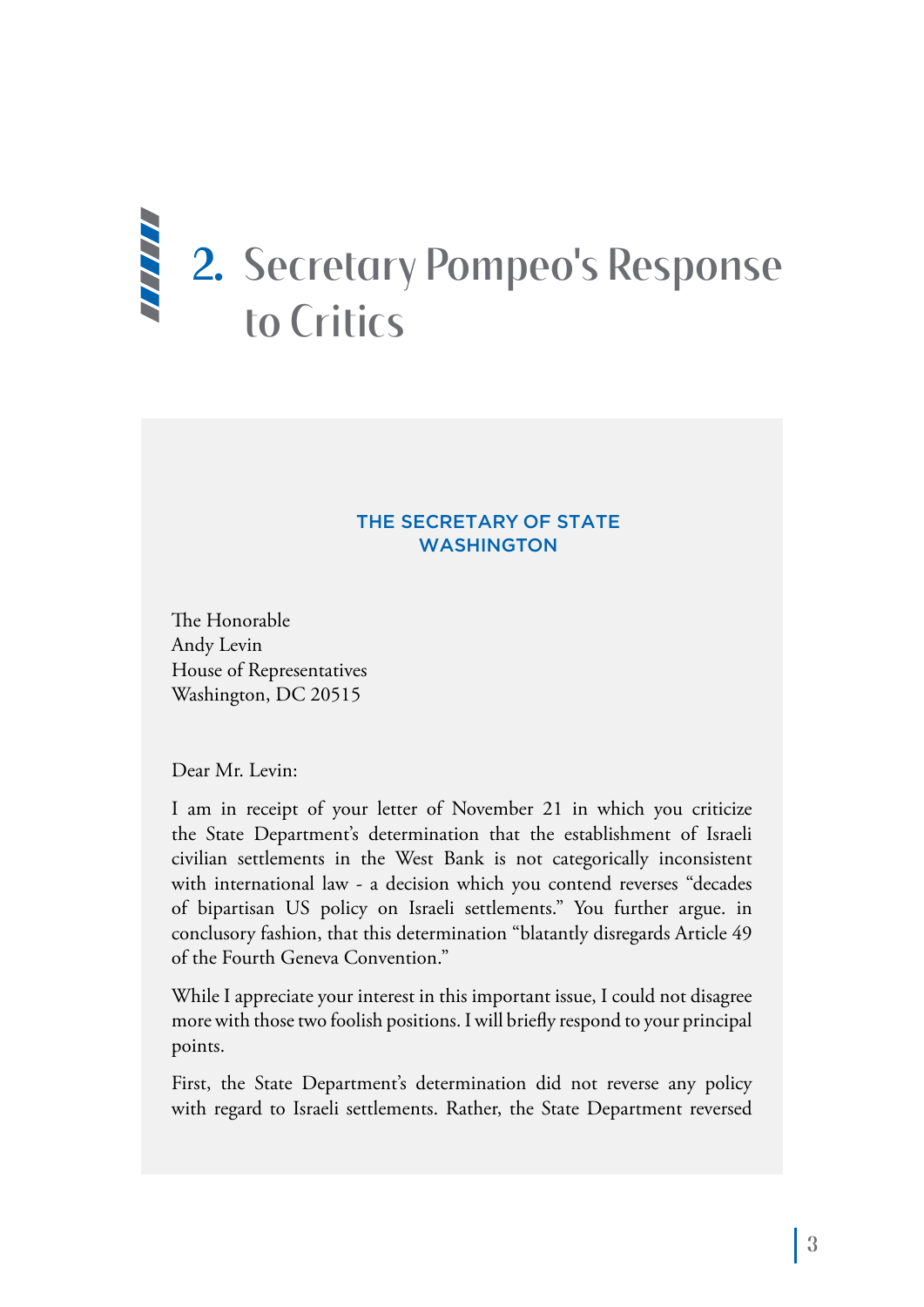a legal determination by Secretary Kerry, made during the waning days of the Obama Administration, that the establishment of settlements was categorically inconsistent with international law. That determination was made in a failed attempt to justify the Obama Administration's betrayal of Israel in allowing UNSCR 2334 - whose foundation was the purported illegality of the settlements and which referred to them as "a flagrant violation" of international law - to pass the Security Council on December 23, 2016.

Second, Secretary Kerry's determination did not enjoy bipartisan consensus. Rather, it received bipartisan condemnation, including from leading Democrats in both chambers of Congress. Indeed, an overwhelming number of Senators and House Members, on both sides of the aisle, supported resolutions objecting to the passage of UNSCR 2334. Secretary Kerry's statement departed from decades of bipartisan consensus, reverting to an approach last advanced by the Administration of President Carter in 1978 whose position was reversed by the next succeeding president, Ronald Reagan.

While you are free to fixate on settlements as a barrier to peace. you are simply wrong in referring to that view as being subject to bipartisan agreement. No less a Democratic spokesman than the Senate Minority Leader publicly stated at his AIPAC address on March 5, 2018, that "it's sure not the settlements that are the blockage to peace."

Third, you assert that we have "blatantly disregarded" the Fourth Geneva Convention. The Trump Administration has thoroughly reviewed and analyzed this issue and we respectfully disagree. Among the numerous sources and authorities supporting our view, I commend to you the writings of Eugene Rostow, who left his position as Dean of the Yale Law School to become Under Secretary of State for Political Affairs in the Johnson Administration. Dean Rostow represented the United States in the peace talks that followed the 1967 Six Day War and was responsible for the drafting of UNSCR 242, which even today remains the primary architecture for the Israeli-Palestinian peace process. Dean Rostow stated in 1983 that "Israel has an unassailable legal right to establish settlements in the West Bank."

Fourth, US policy with regard to the Israeli-Palestinian conflict largely has been consistent for decades and remains so: we support and seek to facilitate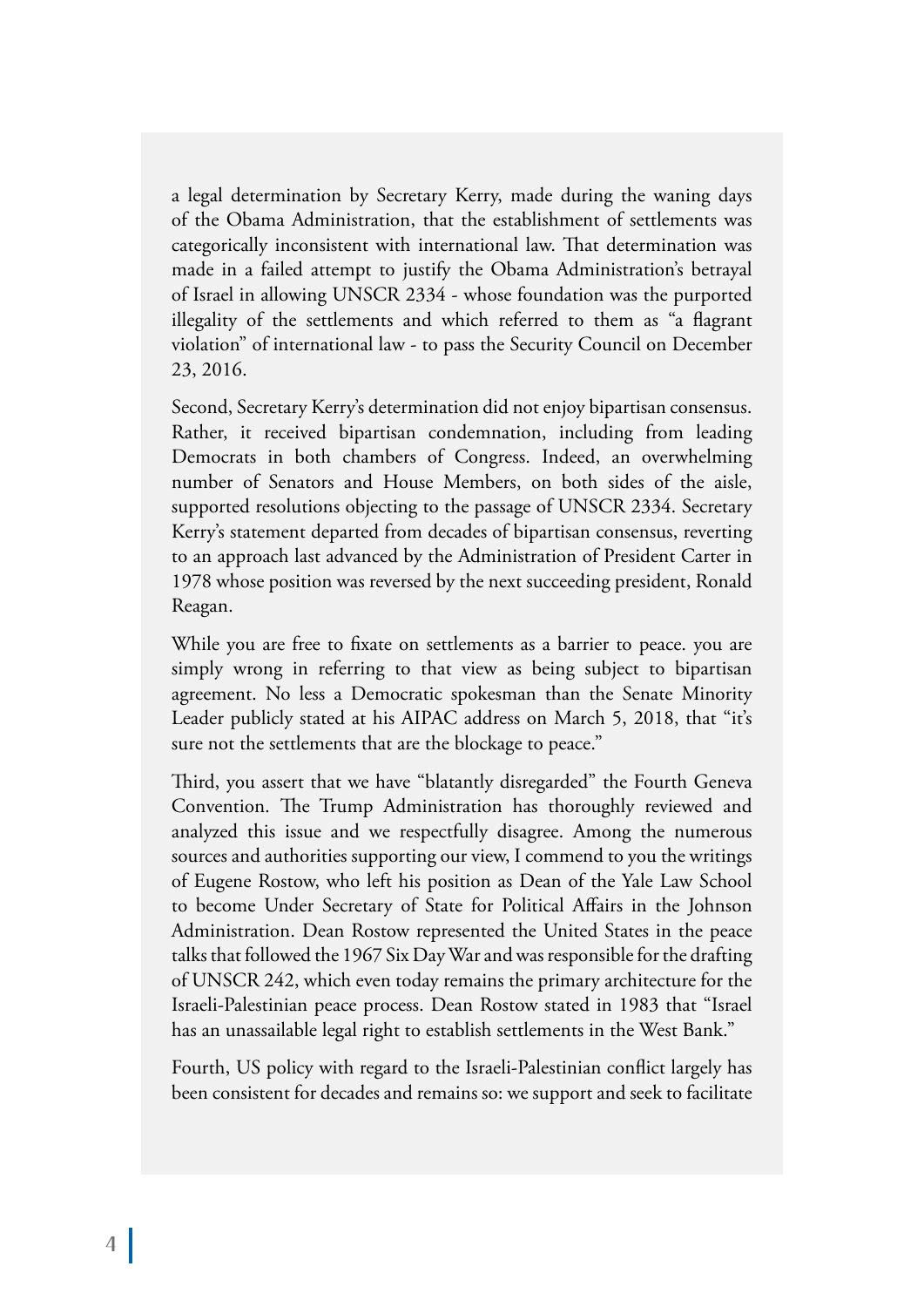direct negotiations between the parties towards the goal of a just and lasting peace agreement. Regrettably. as many experts concur, UNSCR 2334 and the related self-justifying remarks by Secretary Kerry have saddled the Trump Administration with a significant handicap in advancing the cause of peace by erroneously injecting into the conflict an incorrect and largely irrelevant legal component. This in turn has led to the hardening of positions. especially on the Palestinian side. By way of example, the closing of the Office of the General Delegation of the Palestine Liberation Organization in Washington D.C., which you criticize, was mandated by Federal statute following President Abbas' announcement before the United Nations General Assembly on September 20, 2017, that the Palestinian Authority "called on the International Criminal Court... to prosecute Israeli officials for their involvement in settlement activities..." I doubt that President Abbas, with apparent animus towards Israel, would have taken such an inappropriate and unlawful position absent the cover mistakenly granted under UNSCR 2334 and Secretary Kerry's unfortunate speech.

The Trump Administration is committed to working tirelessly to advance the cause of peace between Israelis and Palestinians. We approach the issue pragmatically and diplomatically, but we eschew the erroneous positions of international law that have gained favor in the past decades. The Obama-Kerry departure from America's historic support of Israel has done nothing to make peace more attainable. The State Department's recent determination that the establishment of Israeli civilian settlements in the West Bank is not per se illegal is an important step in the peace process and we are confident that it creates the right platform for further Progress.

We hope this information is helpful to you. Please let us know if we may be of further assistance.

Sincerely.

Michael R. Pomp

Pompeo

Secretary of State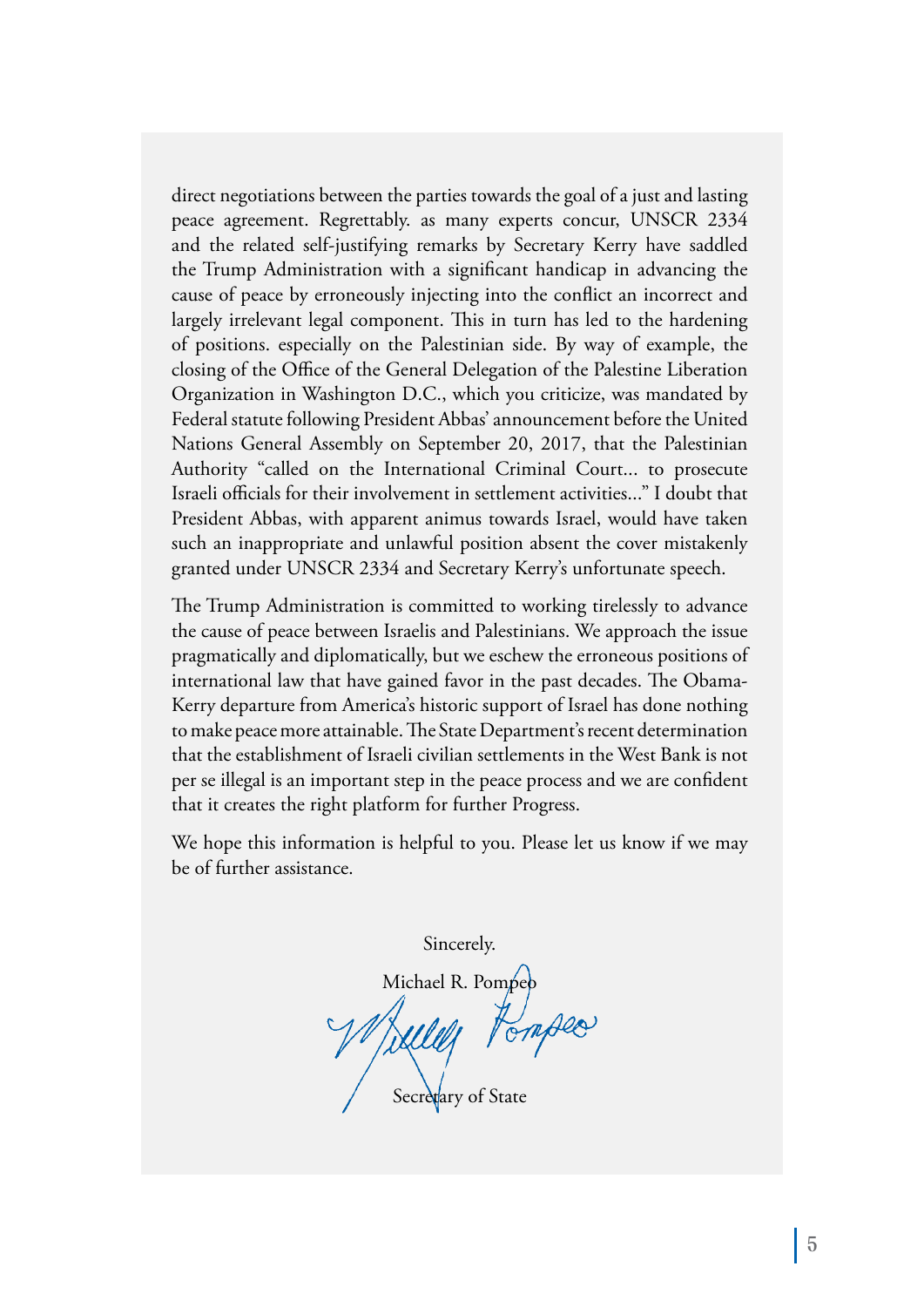## **3.** Legal Background on Israeli Settlements

Prior to the declaration of Secretary of State Mike Pompeo, the last time the US Department of State addressed the question of the legality of Jewish settlement in Judea and Samaria was in 1978, when State Department Legal Advisor Herbert Hansell, authored a memorandum, to become known as the "Hansell Memo," which concluded that Israeli settlements in the West Bank were illegal.

Hansell's conclusions were controversial at the time, and were disputed by former Under Secretary of State Eugene Rostow (also Dean of Yale Law School) and many others. However, although Hansell's position was not adopted as official US policy since the Carter Administration, because the Memo was not revisited or formally repudiated, it shaped State Department policy and views over the ensuing four decades. This resulted in a faulty legal premise upon which US foreign policy in the region was often predicated.

The withdrawal of the Hansell Memo as an expression of U.S. policy was long overdue. Aside from the fact that the Memo came to major novel legal conclusions in just a few pages of cursory analysis and was hence a highly questionable document at the time it was issued, factual changes and changes in U.S. policy since that time have rendered the Memo's conclusions completely obsolete.

The Pompeo declaration rectifies the anomaly created by the Hansell Memo, and the doctrine that emerges from it, based on clear and ineluctable legal grounds, sets a new and constructive basis for U.S. policy toward Israel's presence in Judea and Samaria.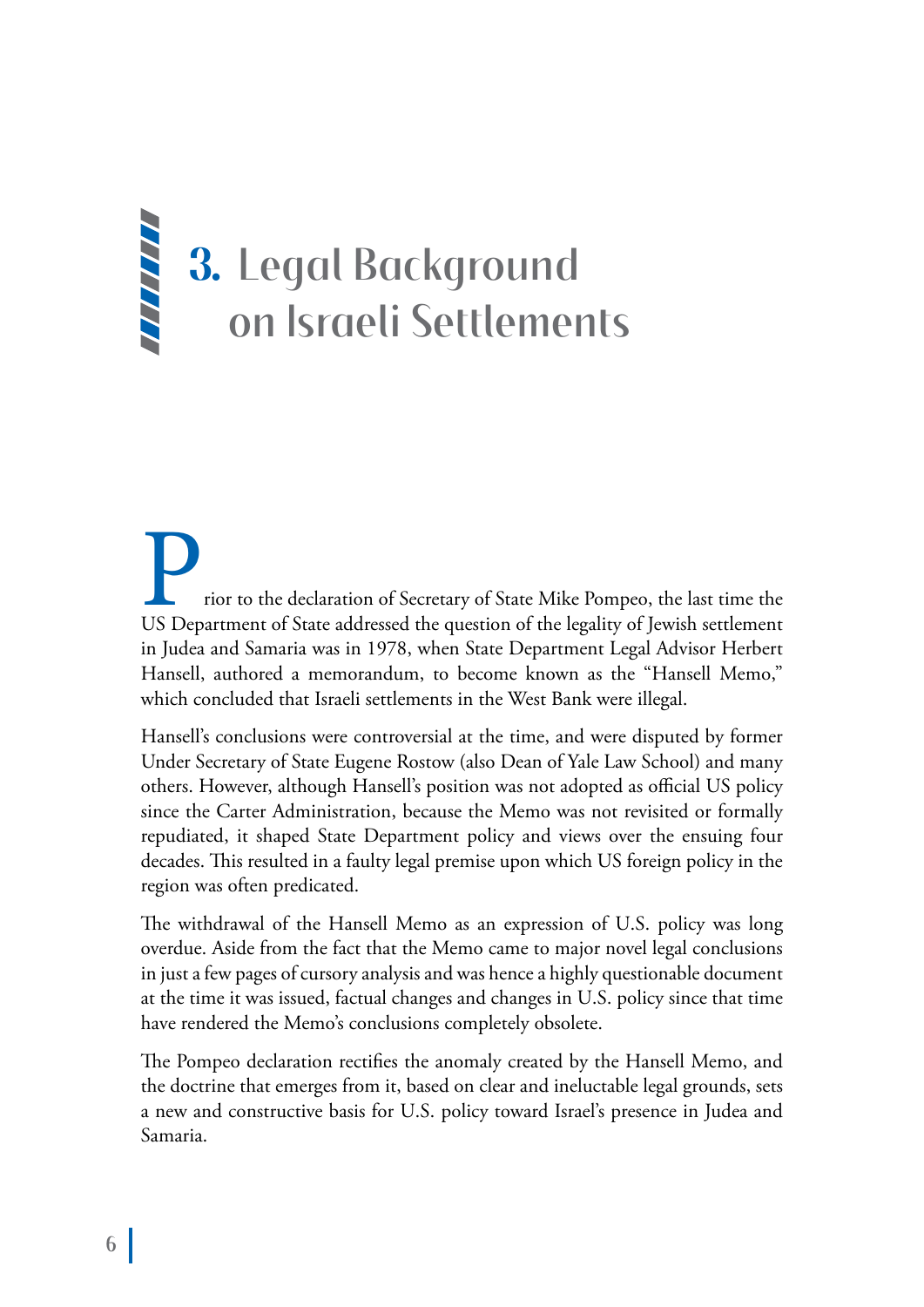### **The Historical Context**

Jewish settlement in the territory of ancient Judea and Samaria (the West Bank) is often presented as merely a modern phenomenon. In fact, Jewish presence in this territory has existed for thousands of years and was recognized as legitimate in the Mandate for Palestine adopted by the League of Nations in 1922, which provided for the establishment of a Jewish state in the Jewish people's ancient homeland. This historical document - whose validity under international law has never expired - also formulated and established the legal right of the Jewish people to the Land of Israel, as well as the right of Jews to settle in all of the territory west of the Jordan River.

While "settlement" is not a term generally used in the international law of occupation, it is a term used by the Palestine Mandate. Article 6 of the Palestine Mandate requires the administrator of the territory to "encourage... close settlement by Jews on the land." With this provision, the League of Nations ordered the governors of the territory to honor Jews' right to live throughout the territory of Mandatory Palestine. Rostow argued that the rights of the Jewish people under the Mandate could not be terminated by the British withdrawal from the mandatory territory in 1948. Rostow added that the rights of the Jewish people under the Palestine Mandate were preserved by article 80 of the United Nations Charter. According to Rostow, "The Jewish right or settlement in the area is equivalent in every way to the right of the existing population to live there" (AJIL, 1990, vol. 84, p.72).

Some Jewish settlements, such as in Hebron, existed throughout the centuries of Ottoman rule, while settlements such as Neve Ya'acov, north of Jerusalem, the Gush Etzion bloc in southern Judea, and the communities north of the Dead Sea, were established under British Mandatory administration prior to the establishment of the State of Israel, and in accordance with the League of Nations Mandate.

Many contemporary Israeli settlements have actually been re-established on sites which were home to Jewish communities in previous generations, in an expression of the Jewish people's deep historic and abiding connection with this land - the cradle of Jewish civilization and the locus of the key events of the Hebrew Bible. A significant number are located in places where previous Jewish communities were forcibly ousted by Arab armies or militia, or slaughtered, as was the case with the ancient Jewish community of Hebron in 1929.

The Jordanian occupation administration, during the nineteen years of its rule (1948-1967), declared the sale of land to Jews a capital offense. The right of Jews to establish homes in these areas, and the private legal titles to the land which had been acquired, could not be legally invalidated by Jordanian occupation - which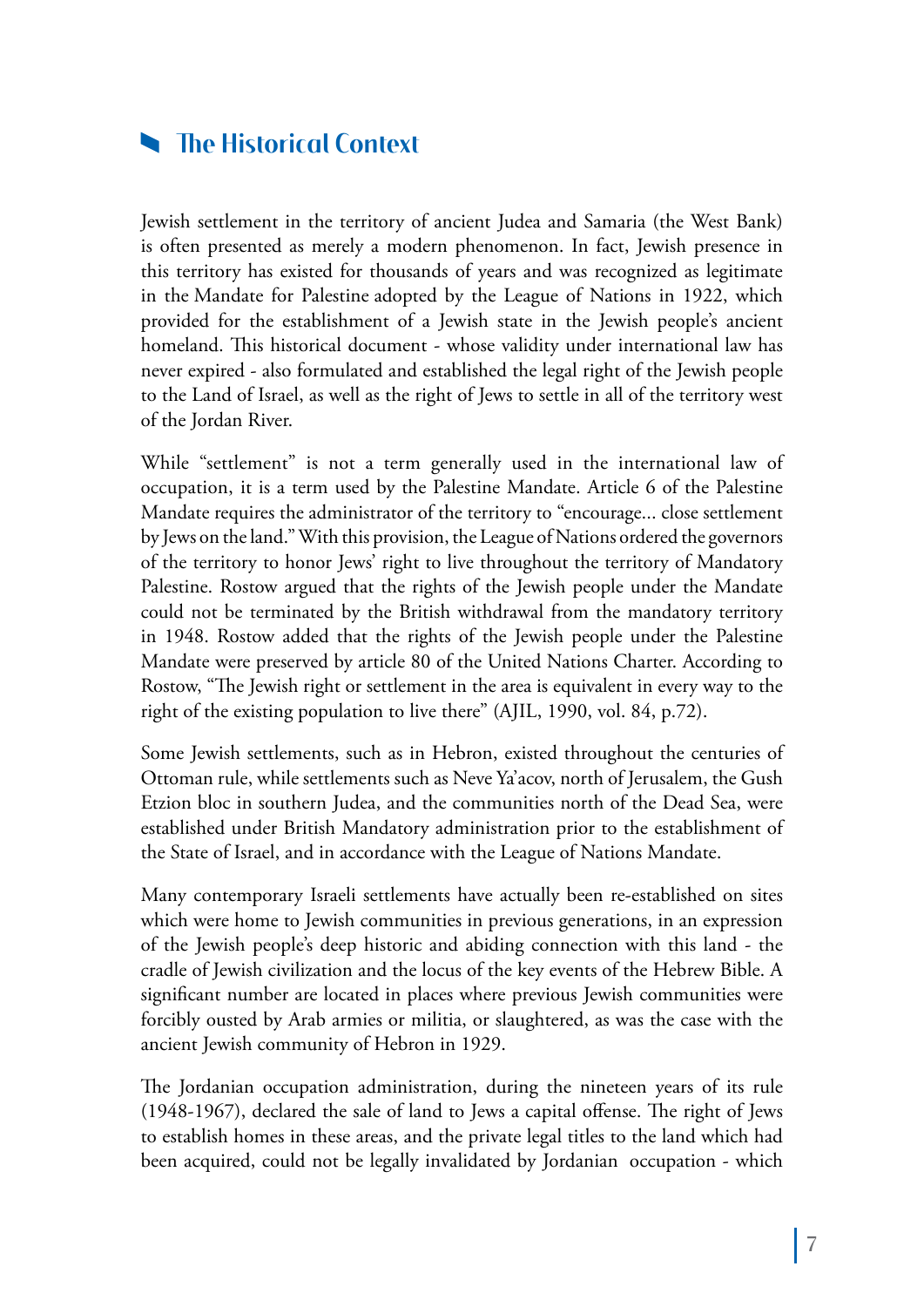resulted from their illegal armed invasion of Israel in 1948 and was never recognized internationally as legitimate - and such rights and titles remain valid to this day.

Stephen Schwebel, a deputy legal advisor in the State Department who later became a Justice and President of the International Court of Justice, argued for Israel's right to sovereignty since Israel lawfully captured the territory in a defensive war, while Jordan had previously unlawfully captured and occupied the territory in an illegal aggression. Eugene Rostow went even further in observing that the Palestine Mandate was established "in order to support the national liberation of the Jewish people because of their historic connection with the land."

In short, the attempt to portray Jewish communities in the West Bank as a new form of "colonial" settlement in the land of a foreign sovereign is as disingenuous as it is politically motivated. At no point in history were Jerusalem and the West Bank subject to Palestinian Arab sovereignty.

#### *Uti Possidetis Juris*

Mandatory Palestine ended as a political entity immediately prior to Israel's declaration of independence in 1948. According to the universally accepted legal doctrine of *uti possidetis juris*, a new state's borders are exactly the same as those of the last geopolitical entity in the territory. (This principle has been used to determine borders everywhere from Africa to the former Soviet Union.) This means that upon Israel's independence, its sovereign territory was congruent with that of former Mandatory Palestine, including Judea and Samaria, what would later be called the West Bank. According to law professors Abraham Bell and Eugene Kontorovich, "*Uti possidetis juris* is widely acknowledged as the doctrine of customary international law that has proven central to determining territorial sovereignty in the era of decolonization... Applying the rule... dictate[s] that Israel's borders are those of the Palestine Mandate that preceded it... Israel has territorial sovereignty over all the disputed areas of Jerusalem, [and] the West Bank."

In 1948, Jordan invaded and illegally seized control of Judea and Samaria. The Hashemite Kingdom's purported annexation of the territory was almost universally seen as ineffective and unlawful. Israel's 1949 armistice agreement with Jordan established a cease-fire line without establishing or altering borders.

When Israel terminated Jordan's unlawful occupation of the area in the 1967 War, it was retaking its own sovereign territory that had been under temporary foreign occupation.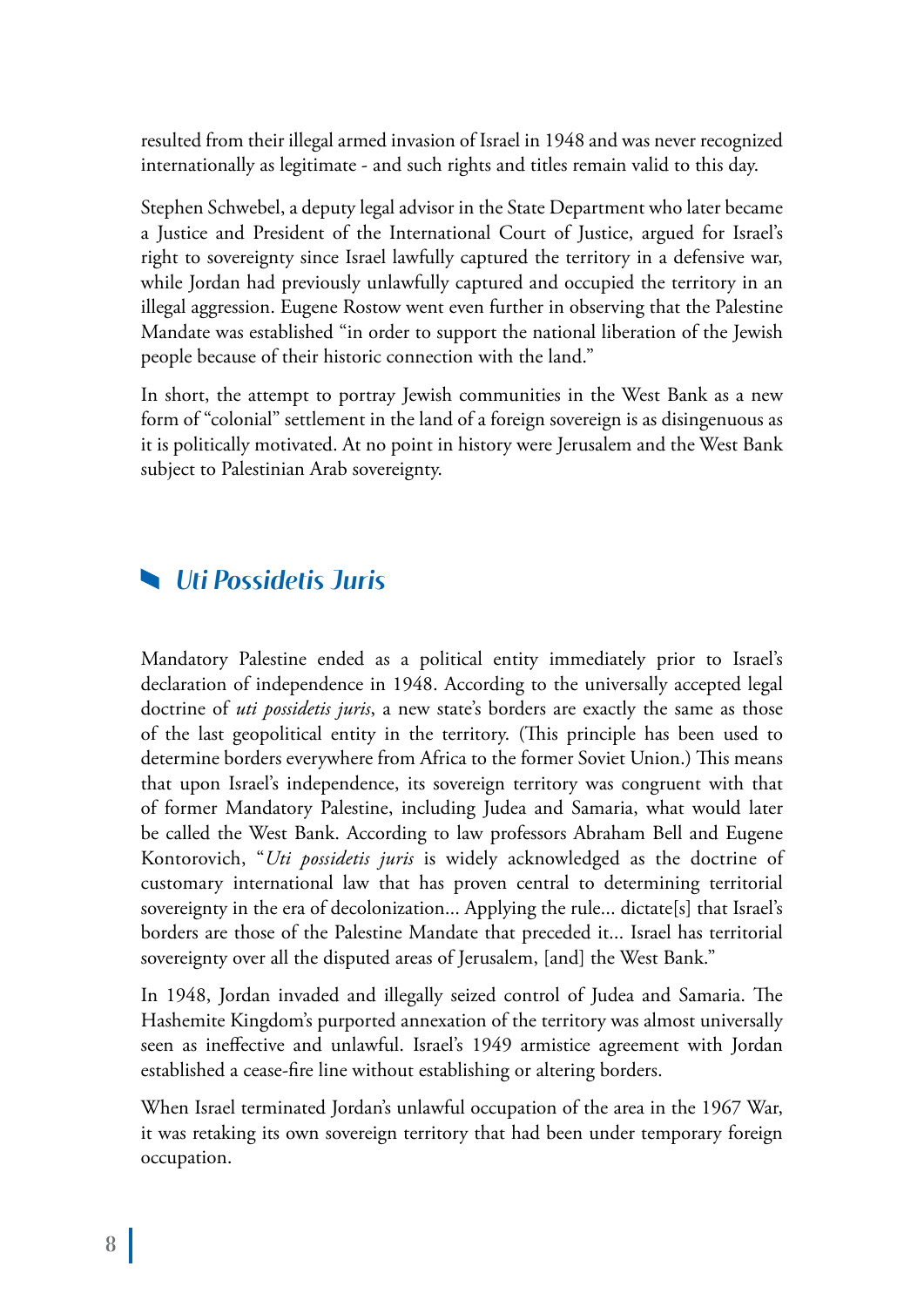#### **International Humanitarian Law in Judea and Samaria**

The Fourth Geneva Convention prohibits the deportation or transfer of segments of the population of a state to the territory of another state which it has occupied as a result of the resort to armed force. This principle, which is reflected in Article 49(6), was drafted immediately following the Second World War and as a response to specific events that occurred during that war. Article 49(6) only applies to cases of belligerent occupation and thus has no applicability to a country retaking its own sovereign territory. It certainly has no application following a peace treaty between the belligerents. The Hansell Memo itself stated that if Israel were to sign a peace treaty with Jordan, as indeed it did in 1994, Article 49(6) would no longer apply.

As the International Red Cross' commentary to the Convention confirms, the Article was intended to protect the occupied population from massive demographic shocks "endangering its separate existence as a race". This referred to Nazi Germany's policy of ethnic cleansing and colonization of parts of Eastern Europe in World War II. Clearly, Israeli communities in Judea and Samaria have not endangered the Palestinians' "separate existence as a race", as is evident from the Palestinians' rapid population growth since 1967.

In any case, Article 49(6) regarding population transfer to occupied territory has never been interpreted, in any other context, as prohibiting individual voluntary migration into occupied territories. This is all the more so when the individual migrants have a personal or ancestral connection to the territory. Nor does it prohibit the movement of individuals to land which was not under the legitimate sovereignty of any state and which is not subject to private ownership.

#### **Israeli-Palestinian Agreements**

The bilateral agreements reached between Israel and the Palestinians, and which govern their relations, contain no prohibition on the building or expansion of settlements. On the contrary, it is specifically provided that the issue of settlements is reserved for permanent status negotiations, reflecting the understanding of both sides that this issue can only be resolved alongside other permanent status issues, such as borders and security. Indeed, the parties expressly agreed - in the Israeli-Palestinian Interim Agreement of 1995 - that the Palestinian Authority has no jurisdiction or control over settlements or Israelis and that the settlements are subject to exclusive Israeli jurisdiction pending the conclusion of a permanent status agreement.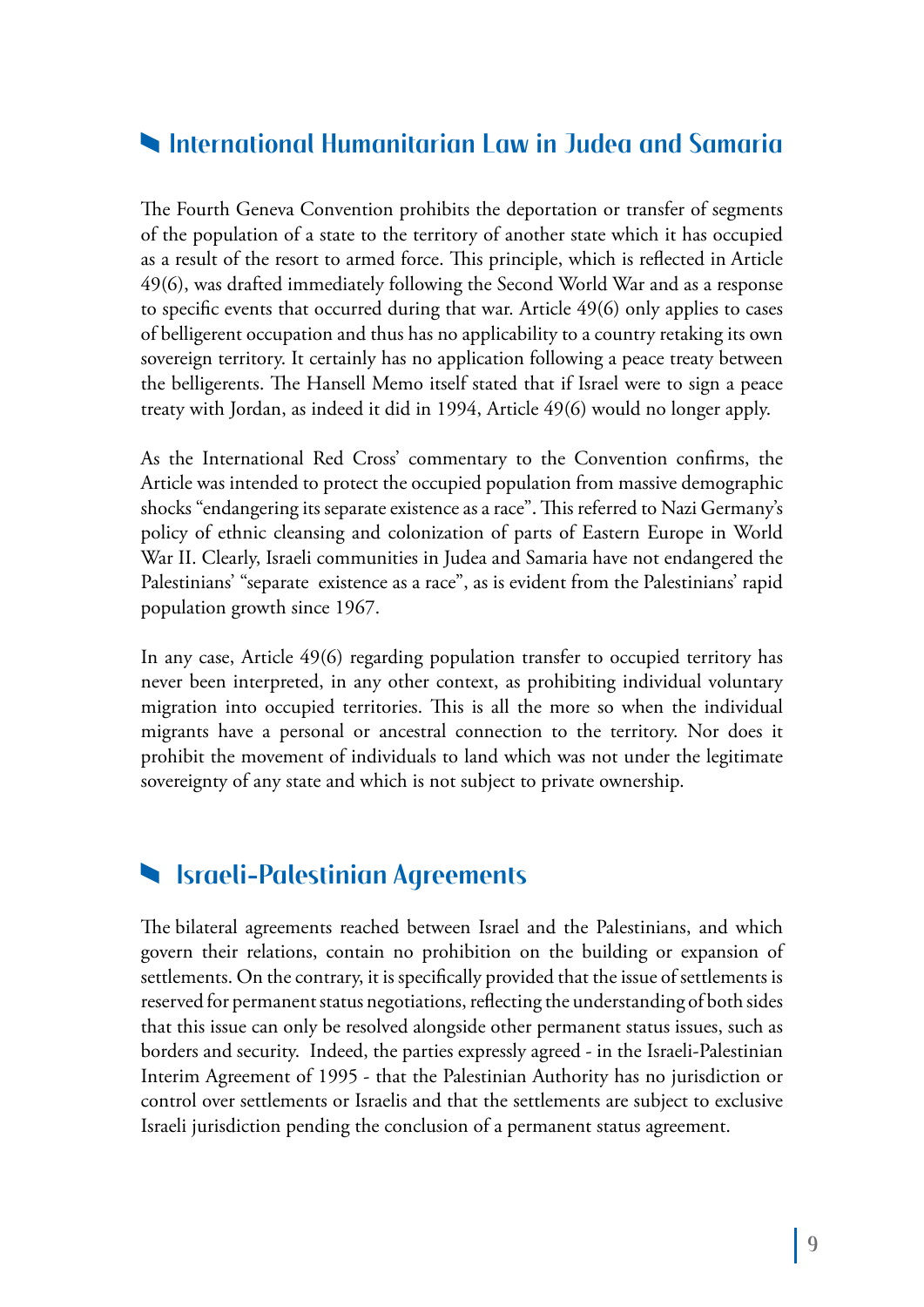It has been charged that the prohibition, contained in the Interim Agreement (Article 31(7), against unilateral steps which alter the "status" of the West Bank and Gaza Strip implies a ban on settlement activity. This position is unfounded. This prohibition was agreed upon in order to prevent either side from taking steps which purport to change the legal status of this territory (such as by annexation or unilateral declaration of statehood), pending the outcome of permanent status negotiations. Were this prohibition to be applied to building - and given that the provision is drafted to apply equally to both sides - it would lead to the dubious interpretation that neither side is permitted to build homes to accommodate for the needs of their respective communities until permanent status negotiations are successfully concluded.

In this regard, Israel's decision to dismantle all settlements from the Gaza Strip and some in the Northern West Bank in the context of the 2005 Disengagement Plan were unilateral Israeli measures rather than the fulfilment of a legal obligation.

#### **Summary**

- Attempts to present Jewish settlement in ancient Judea and Samaria (the West Bank) as illegal and "colonial" in nature ignores the complexity of this issue, the history of the land, and the unique legal circumstances of this case.
- Jewish communities in this territory have existed from time immemorial and express the deep connection of the Jewish people to land which is the cradle of their civilization, as affirmed by the League of Nations Mandate for Palestine, and from which they, or their ancestors, were ousted.
- The Fourth Geneva Convention has no applicability to Judea and Samaria because Israel, from the moment of its creation, had sovereignty over that territory. In any event, the signing of a peace treaty with Jordan in 1994 would end any possible application of the Convention, as the Hansell Memo itself makes clear.
- The prohibition against the transfer of civilians to territory of an occupied state under the Fourth Geneva Convention was not intended to relate to the circumstances of voluntary Jewish settlement in the West Bank on legitimately acquired land which did not belong to a previous lawful sovereign and which was designated as part of the Jewish State under the League of Nations Mandate.
- Bilateral Israeli-Palestinian Agreements specifically affirm that settlements are subject to agreed and exclusive Israeli jurisdiction pending the outcome of peace negotiations, and do not prohibit settlement activity.